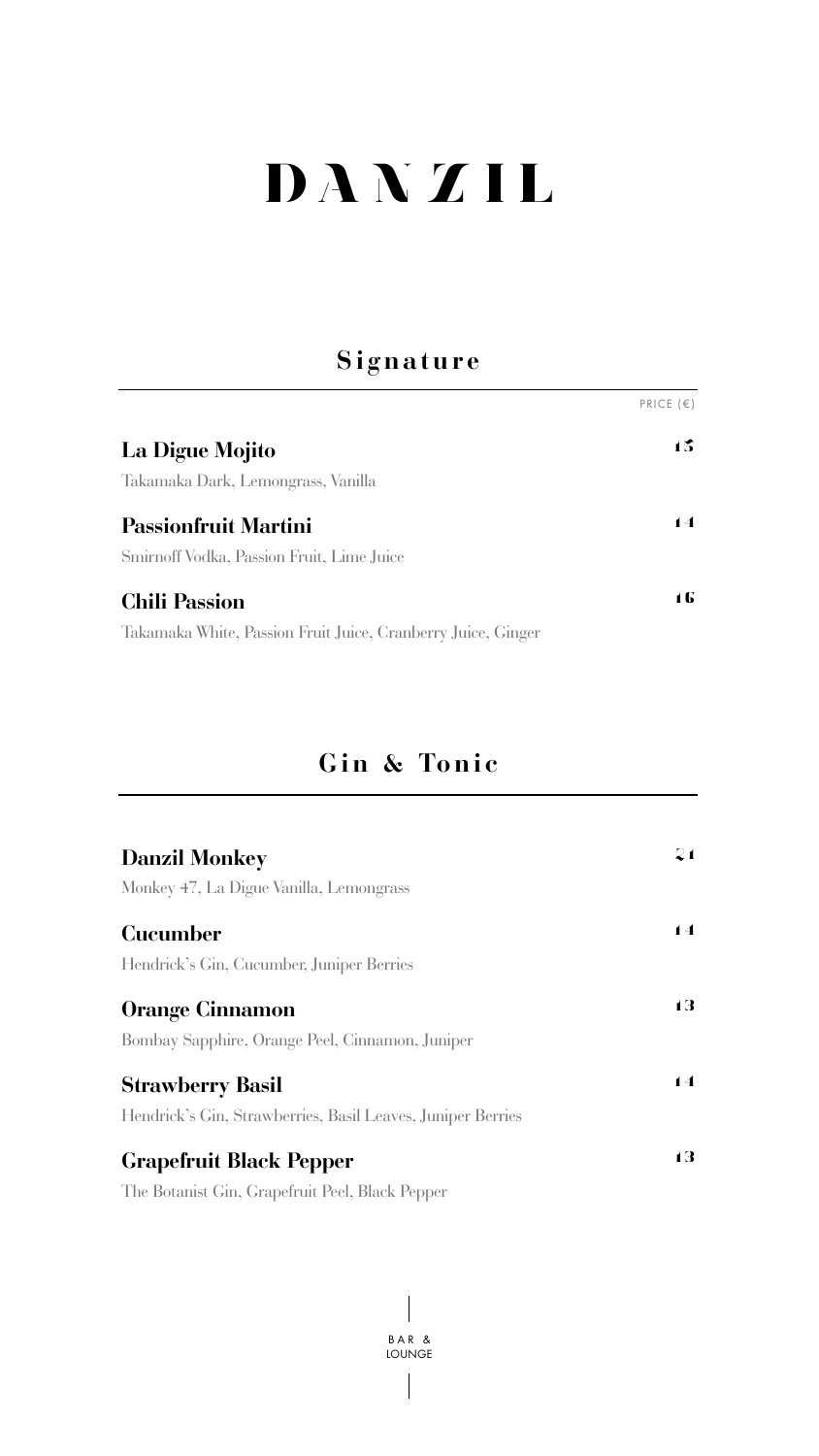# **Revivals**

| Old-Fashioned                                                | 18 |
|--------------------------------------------------------------|----|
| Takamaka Dark, Lemongrass, Vanilla                           |    |
| <b>Manhattan</b>                                             | 18 |
| Smirnoff Vodka, Passion Fruit, Lime Juice                    |    |
| <b>Sparkling Collins Royale</b>                              | 18 |
| Takamaka White, Passion Fruit Juice, Cranberry Juice, Ginger |    |
| <b>Moscow Mule</b>                                           | 18 |
| Takamaka White, Passion Fruit Juice, Cranberry Juice, Ginger |    |

## **Mocktails**

| <b>Coconut Apple Smoothie</b><br>Apple Juice, Banana, Coconut Milk, Ginger | 12 |
|----------------------------------------------------------------------------|----|
| <b>Pineapple Cucumber Fizz</b><br>Fresh Cucumber, Pineapple, Lemon Soda    | 12 |
| <b>Strawberry Balsamic</b><br>Strawberry, Sugar Syrup, Balsamic Vinegar    | 12 |
| <b>Green Tea Cooler</b><br>Green Apple Syrup, Fresh Mint, Green Tea        | 12 |
| <b>Sparkling Blackberry Limeade</b>                                        | 12 |

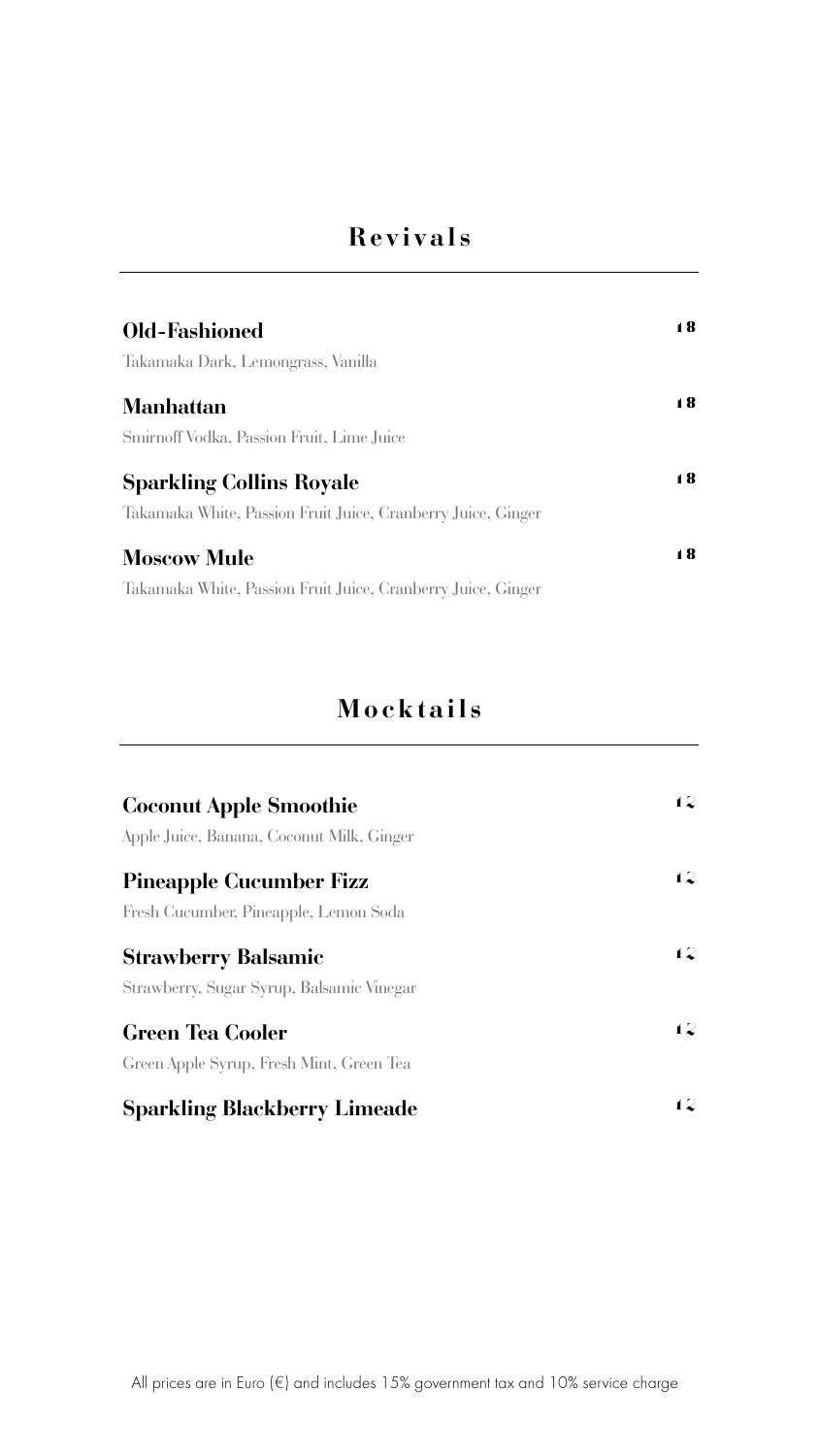## **Classics - Vodka**

| <b>Vodkatini</b>                                  | 14             |
|---------------------------------------------------|----------------|
| <b>Smirnoff, Dry Vermouth</b>                     |                |
| <b>Salty Dog</b>                                  | 15             |
| Smirnoff, Grapefruit Juice, Kosher Salt           |                |
| <b>Cosmopolitan</b>                               | $\blacksquare$ |
| Smirnoff, Cranberry Juice, Triple Sec, Lime Juice |                |
| <b>Black Russian</b>                              | 16             |
| Smirnoff, Kahlua                                  |                |

# **Classics - Whisky**

| <b>Whiskey Sour</b>                             | 18 |
|-------------------------------------------------|----|
| Makers Mark, Lemon Juice, Maraschino Cherry     |    |
| <b>Rusty Nail</b>                               | 18 |
| Auchentoshan, Drambuie                          |    |
| <b>Rob Roy</b>                                  | 18 |
| Auchentoshan, Sweet Vermouth, Angostura Bitters |    |
| <b>Mint Julep</b>                               | 18 |
| Auchentoshan, Mint Leaves, Sweet & Sour         |    |

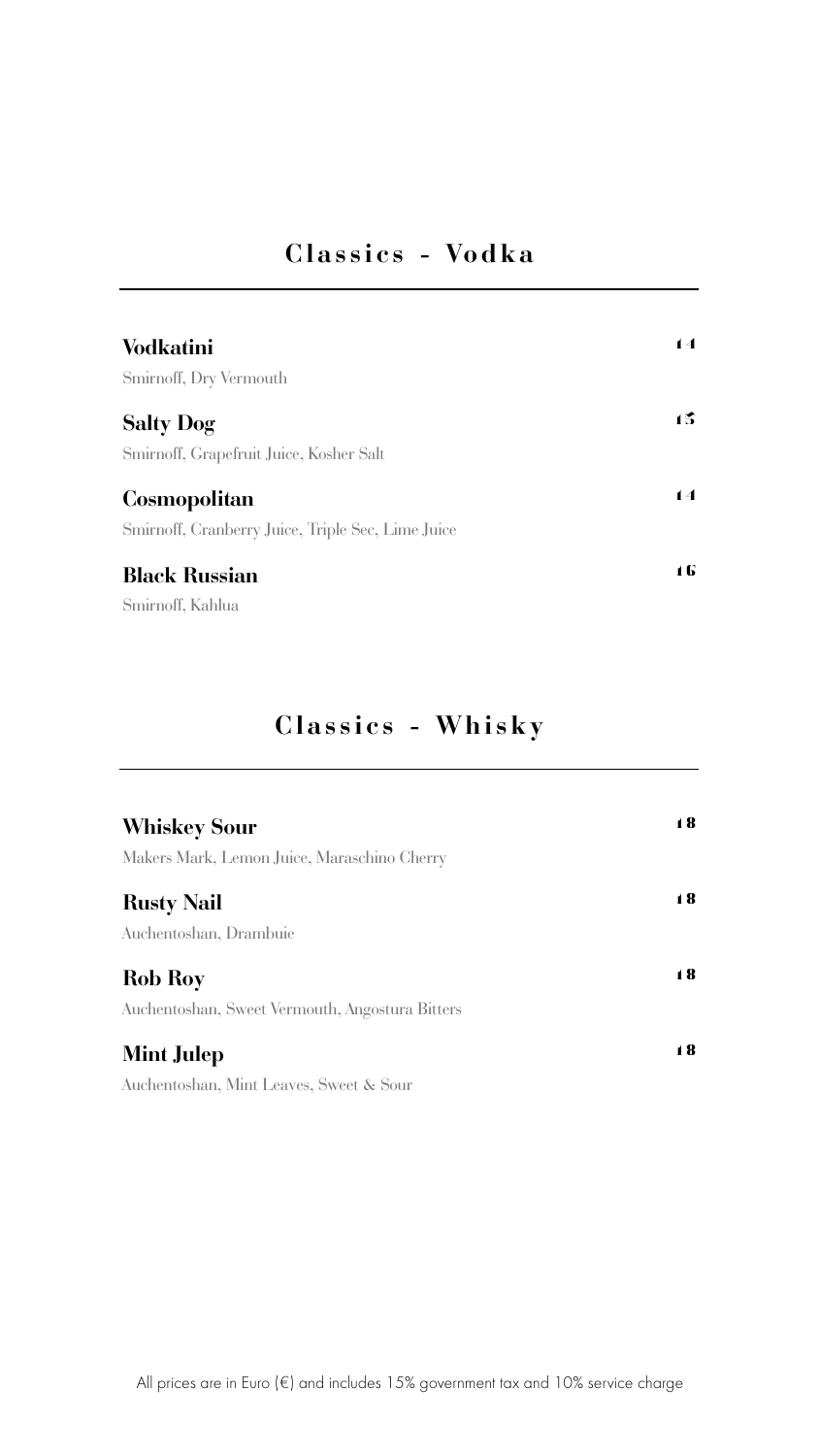## **Classics - Tequila**

| <b>Margarita</b>                                                   | $\blacksquare$ |
|--------------------------------------------------------------------|----------------|
| Jose Cuervo Silver, Lime Juice, Grand Marnier                      |                |
| <b>Tequila Sunrise</b>                                             | $\blacksquare$ |
| Jose Cuervo Silver, Orange Juice, Grenadine                        |                |
| Paloma                                                             | $\blacksquare$ |
| Jose Cuervo Silver, Grapefruit Juice, Soda                         |                |
| <b>Bloody Maria</b>                                                | $\blacksquare$ |
| Jose Cuervo Silver, Tomato Juice, W Sauce, Tobasco, Pepper, Celery |                |

## **Classics - Rum**

| <b>Banana Daiquiri</b>                                          | 14             |
|-----------------------------------------------------------------|----------------|
| Takamaka White, Bols Banana, Brown Sugar, Lime Juice            |                |
| <b>Planters Punch</b>                                           | 14             |
| Takamaka Dark, Pineapple Juice, Soda, Grenadine, Sweet and Sour |                |
| <b>Dark and Stormy</b>                                          | $\blacksquare$ |
| Takamaka Extra Dark, Ginger Ale, Angostura, Lime Juice          |                |
| Hurricane                                                       | $\blacksquare$ |
| Takamaka Dark and White, Passion Fruit Juice                    |                |

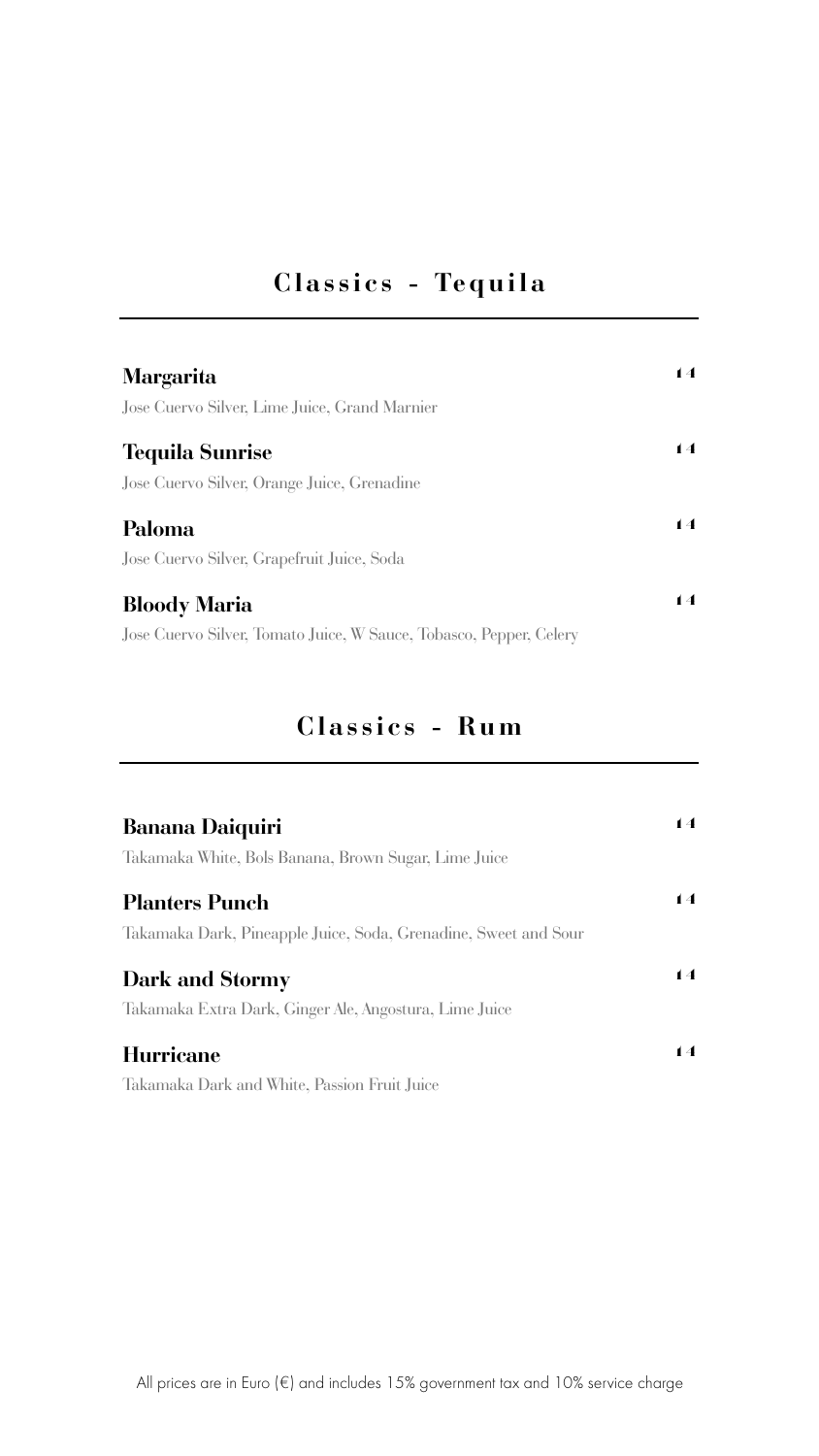## **Raffles Signature Snacks**

| <b>Raffles Singapore Chicken Satay</b>    | $\blacksquare$ |
|-------------------------------------------|----------------|
| Peanuts Dip, Rice Cake, Cucumber, Onion   |                |
| <b>Raffles Dubai Arabian Lamb Skewers</b> | 20             |
| Parsley, Sumac, Tahini                    |                |
| <b>Raffles Seychelles Coconut Prawns</b>  | 20             |
| Crushed Chili, Mango Dip, Creole Sauce    |                |
| <b>Raffles Paris Croque Monsieur</b>      | 20             |
| Toast, Comte Cheese, Cooked Pork Ham      |                |

## **Iconic Cocktails**

#### **Singapore Sling**

Sipsmith Gin, Cherry Brandy, Cointreau Benedictine, Pineapple Juice

#### **Praslin Sling**

Sipsmith Gin, Coconut Milk Vanilla, Kaffir Lime

1 5

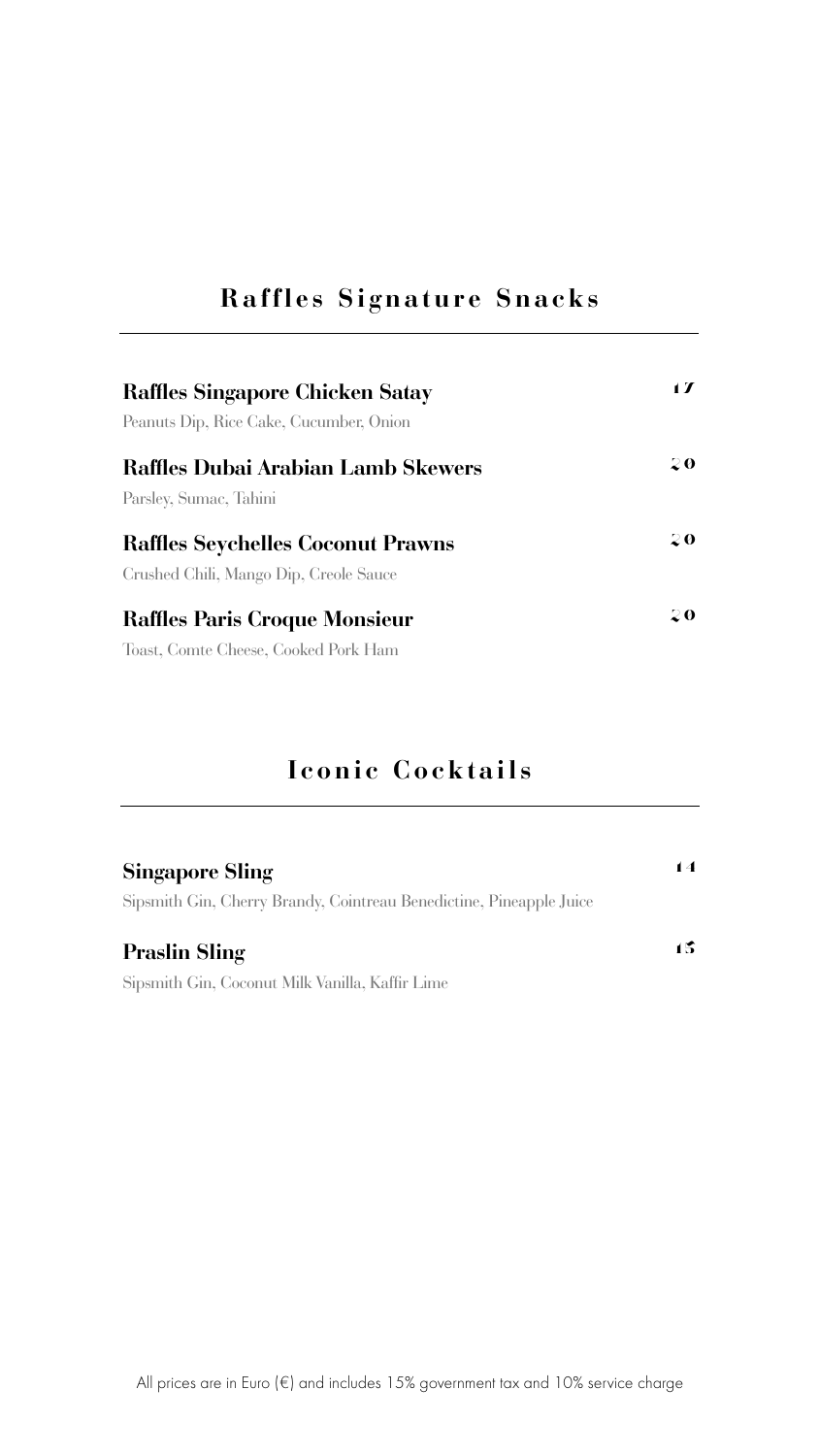# **Wine by The Glass**

#### **Aperitif**

| Moët Brut Impérial, Moët & Chandon, Champagne, FR         | 26 |
|-----------------------------------------------------------|----|
| Prosecco Valdobbiadene DOCG, Villa Sandi, Veneto, IT      | 13 |
| <b>White Wine</b>                                         |    |
| Sauvignon Blanc, Boschendal, 1685 Series, ZA              | 13 |
| Sauvignon Blanc, Klein Constantia, ZA                     | 13 |
| Sancerre 'Les Baronnes' Domaine Henri Bourgois, Loire, FR | 18 |
| Riesling 'Riquewhir' Domaine Trapet, Alsace, FR           | 15 |
| Chardonnay, Springfield Estate 'Wild Yeast'' ZA           | 13 |

#### **Rosé Wine**

| 18 |
|----|
|    |

#### **Red Wine**

| Chateau Teyssier, St. Emilion, Bordeaux, FR              | 22 |
|----------------------------------------------------------|----|
| Shiraz, Boschendal, 1685 Series, ZA                      | 13 |
| Santenay Vieilles Vignes, Vincent Girardin, Burgundy, FR | 18 |
| Cabernet Sauvignon 'Whole Berry' Springfield Estate, ZA  | 16 |
| Pinot Noir 'Petit Clos' Clos Henry, Marlborough, NZ      | 13 |

#### **Sweet Wine**

| Sauternes, Château du Haut Pick, Bordeaux, FR    | 13            |
|--------------------------------------------------|---------------|
| Semillon Late Harvest, Thelema, Stellenbosch, ZA | $\mathbf{10}$ |

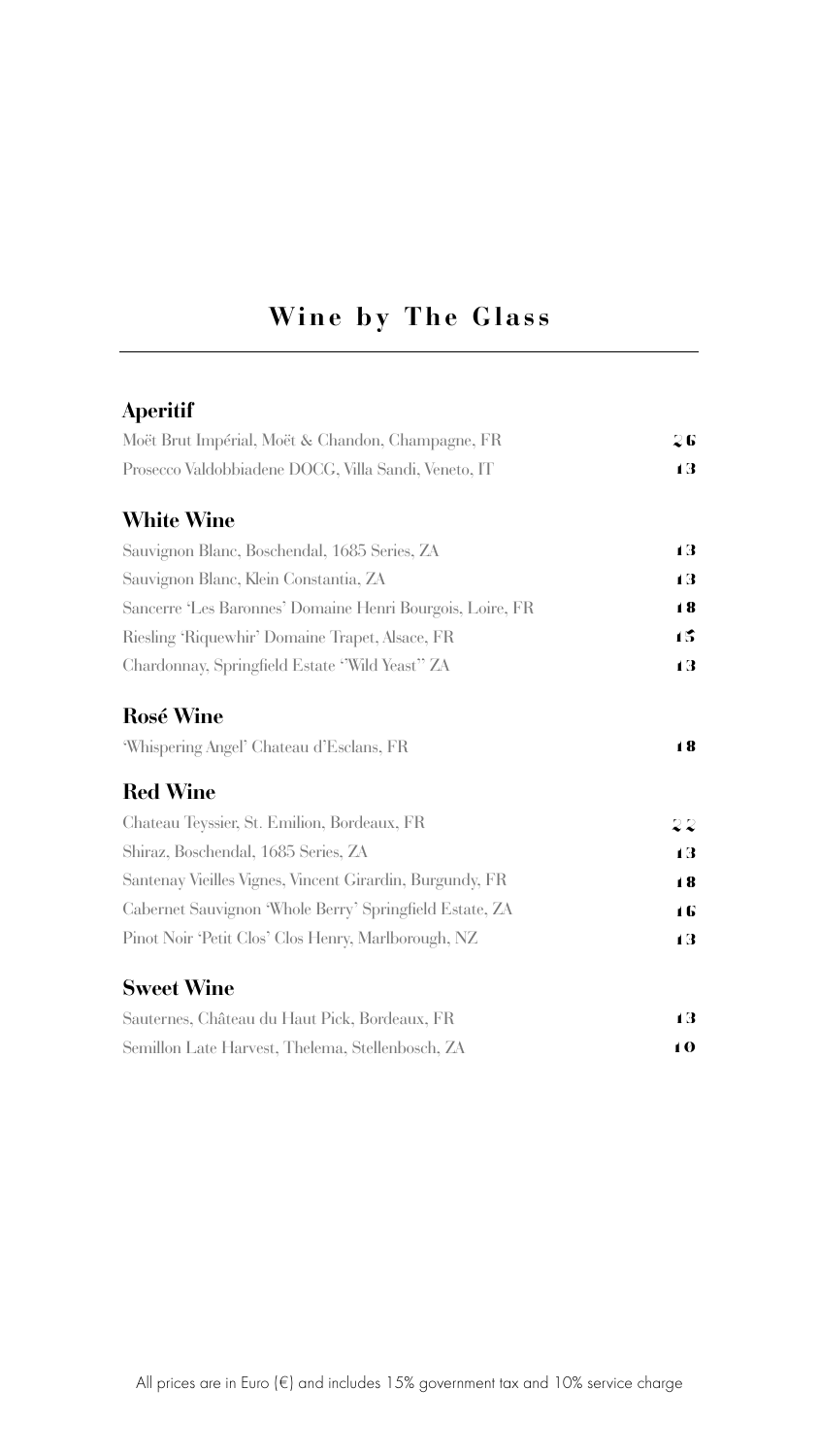# **Rum**

| Takamaka St. Andre 8 Year Old          | 13           |
|----------------------------------------|--------------|
| <b>Takamaka Vesou</b>                  | 19           |
| <b>Takamaka Bay Dark</b>               | $\bf{8}$     |
| <b>Takamaka Coco</b>                   | 8            |
| <b>Takamaka White</b>                  | 8            |
| <b>Zacapa XO Solera Grand Reserve</b>  | 28           |
| Savanna Vieux Traditionelle 7 Year Old | 21           |
| <b>Chamarel Premium Rum XO 6 yo</b>    | $\mathbf{1}$ |
| Zacapa 23 yo Solera                    | 16           |
| <b>Appleton Estate Extra 12 yo</b>     | 16           |
| <b>Plantation Nicaragua</b>            | 12           |
| <b>Plantation Panama</b>               | 12           |
| <b>Plantation Guyana</b>               | 12           |

| <b>Plantation Trinidad Tobago</b> | 12             |
|-----------------------------------|----------------|
| <b>Brugal 1888</b>                | 15             |
| <b>Mount Gay Extra Old</b>        | 16             |
| El Dorado 12 yo                   | $\blacksquare$ |
| <b>Gosling's Black Seal Rum</b>   | 10             |

| <b>Highland Park 30 Years Old</b>    | 68 |
|--------------------------------------|----|
| <b>Highland Park 18 Years Old</b>    | 23 |
| The Macallan 18 Years Old Fine Oak   | 33 |
| <b>Port Charlotte Heavily Peated</b> | 25 |
| <b>Laphroaig 15 yrs</b>              | 23 |
| <b>Bowmore 18 Years Old</b>          | 20 |
| <b>Bowmore 12 Years Old</b>          | 16 |
| The Glenrothes Select Reserve        | 18 |



# **Whisky**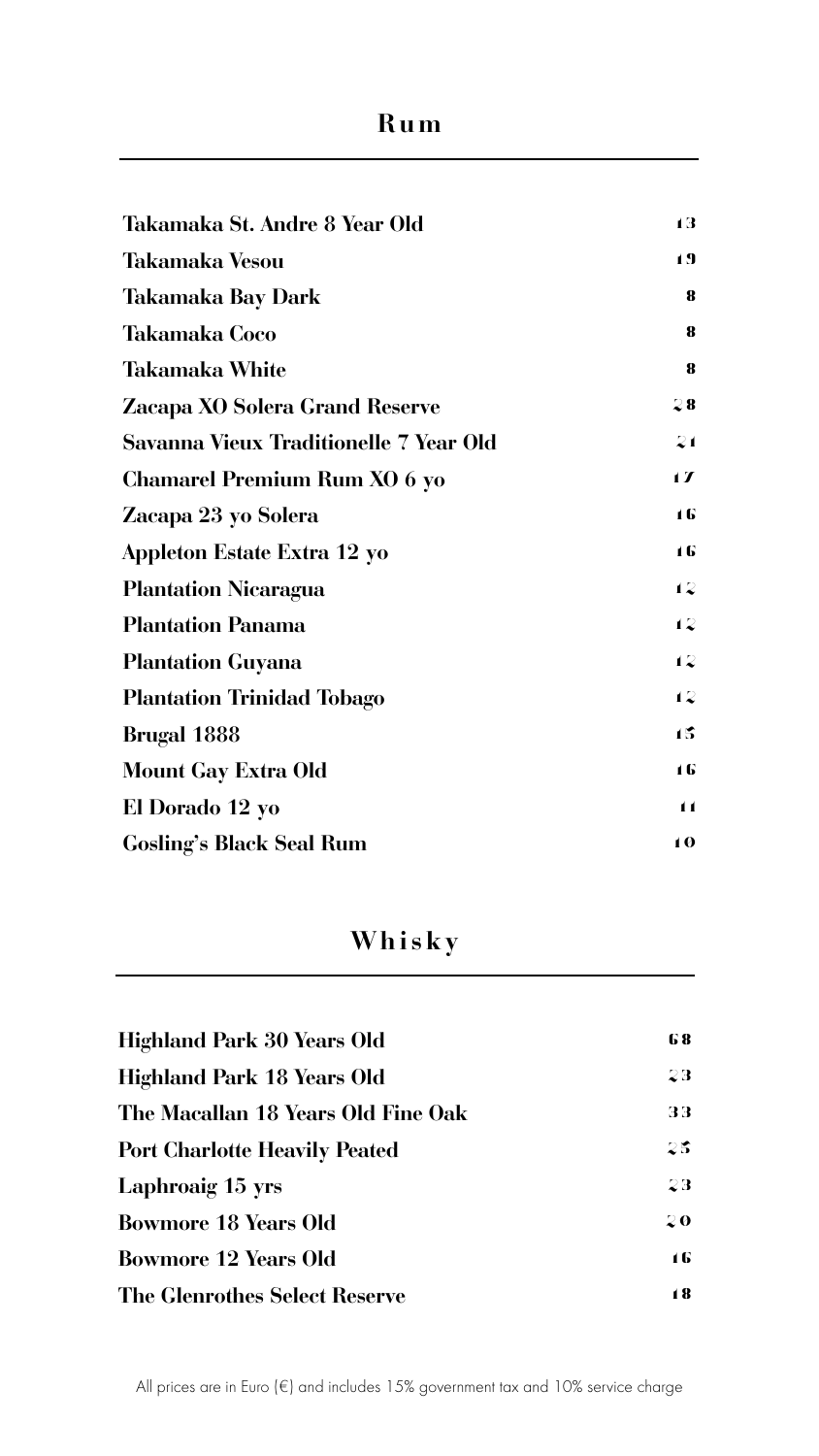### **Gin**

| Raffles 1915                 | 14 |
|------------------------------|----|
| <b>Monkey 47 Schwarzwald</b> | 21 |
| Hendrick's                   | 16 |
| <b>Tanqueray</b>             | 13 |
| <b>Bombay Sapphire</b>       | 13 |
| <b>The Botanist Islay</b>    | 13 |
| Hayman's                     | 12 |

## **Grappa**

| Grappa Eligo Dell Ornellaia | 26 |
|-----------------------------|----|
| Grappa Antinori Tignanello  | 21 |



## **Vodka**

| <b>Kauffman Premium</b> | 34             |
|-------------------------|----------------|
| <b>U'Luvka</b>          | 21             |
| <b>Grey Goose</b>       | 15             |
| <b>Belvedere</b>        | 15             |
| <b>Beluga</b>           | $\mathbf{1}$   |
| Ciroc                   | 13             |
| <b>Takamaka Vodka</b>   | $\blacksquare$ |
| <b>Zubrowka</b>         | $\blacksquare$ |
| <b>Russian Standard</b> | 11             |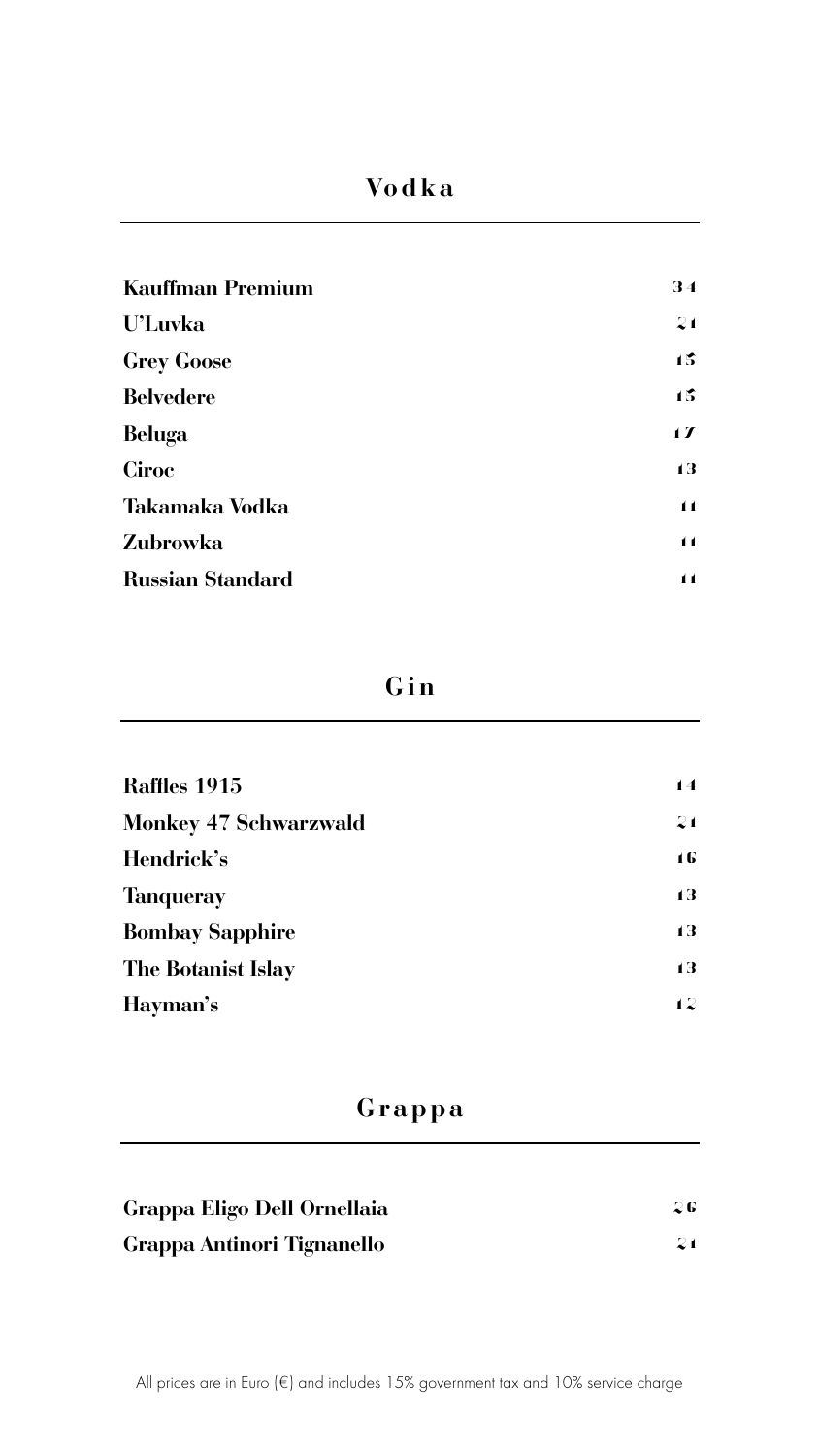# **Liqueurs**

| <b>Baileys</b>                     | $\mathbf 9$ |
|------------------------------------|-------------|
| <b>Drambuie</b>                    | $\mathbf 9$ |
| The Macallan 18 Years Old Fine Oak | $\mathbf 9$ |
| <b>Grand Marnier</b>               | $\mathbf 9$ |
| Limoncello                         | $\mathbf 9$ |
| <b>Southern Comfort</b>            | $\mathbf 9$ |
| <b>Tia Maria</b>                   | $\mathbf 9$ |
| <b>Jagermiester</b>                | $\mathbf 9$ |

# **Tequila**

| Tequila Gran Patron Platinum | 41 |
|------------------------------|----|
| <b>Tequila Patron Anejo</b>  | 23 |
| <b>Tequila Patron Silver</b> | 23 |

## **Beers**

| Heineken Draft | 10 |
|----------------|----|
| Corona         | 10 |
| <b>Seybrew</b> | 8  |

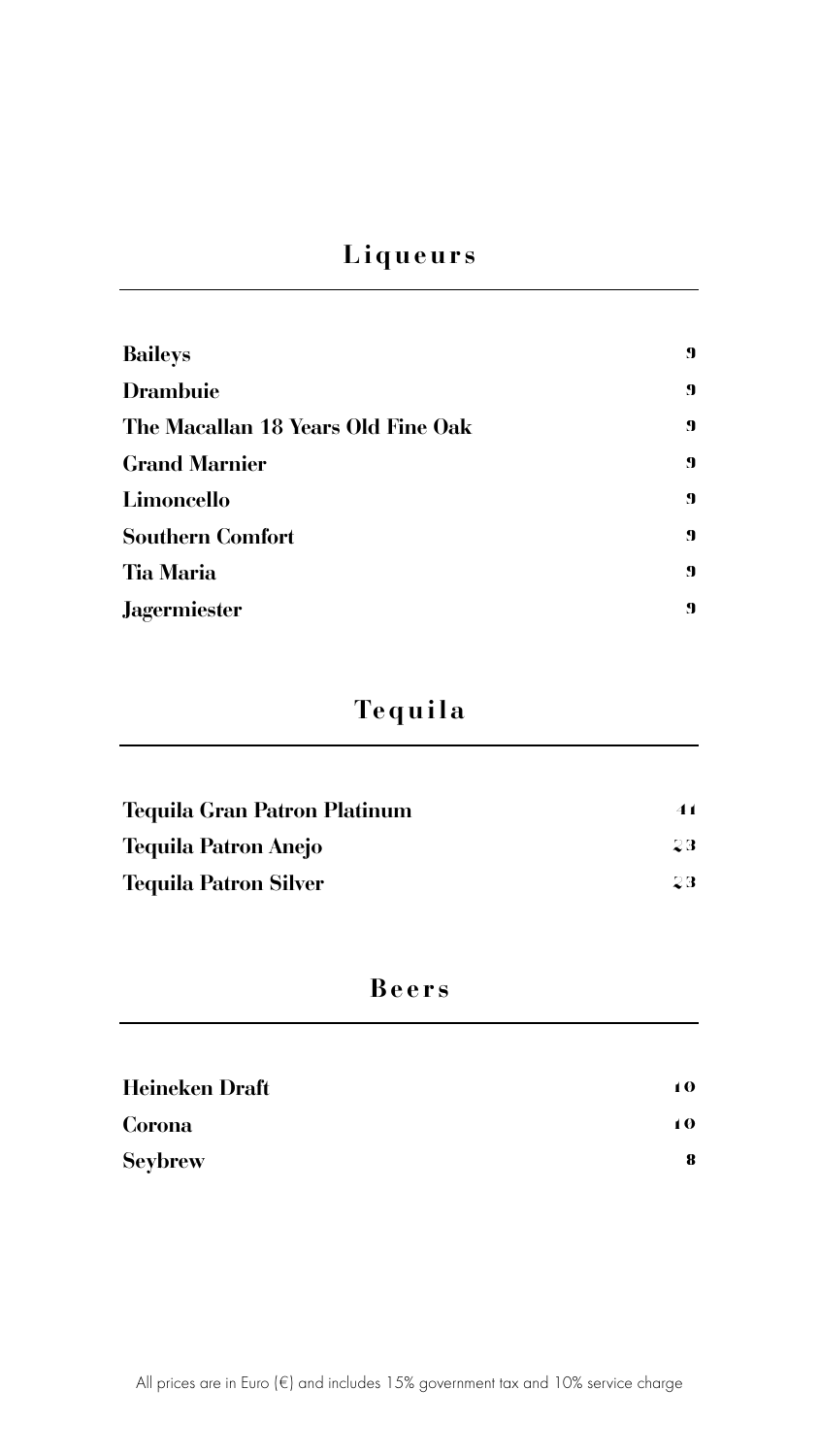# **Soft Beverages**

| <b>Red Bull</b> | 10               |
|-----------------|------------------|
| <b>Sodas</b>    | $\boldsymbol{L}$ |
| <b>Juices</b>   | 10               |
| <b>Water</b>    | $\mathbf T$      |

## **Coffee / Tea**

| Espresso, Americano                | 6 |
|------------------------------------|---|
| Double Espresso, Latte, Cappuccino |   |
| <b>Black and Herbal Teas</b>       | 6 |
| <b>Hot Chocolate</b>               |   |
| <b>Iced Coffee/Tea</b>             |   |